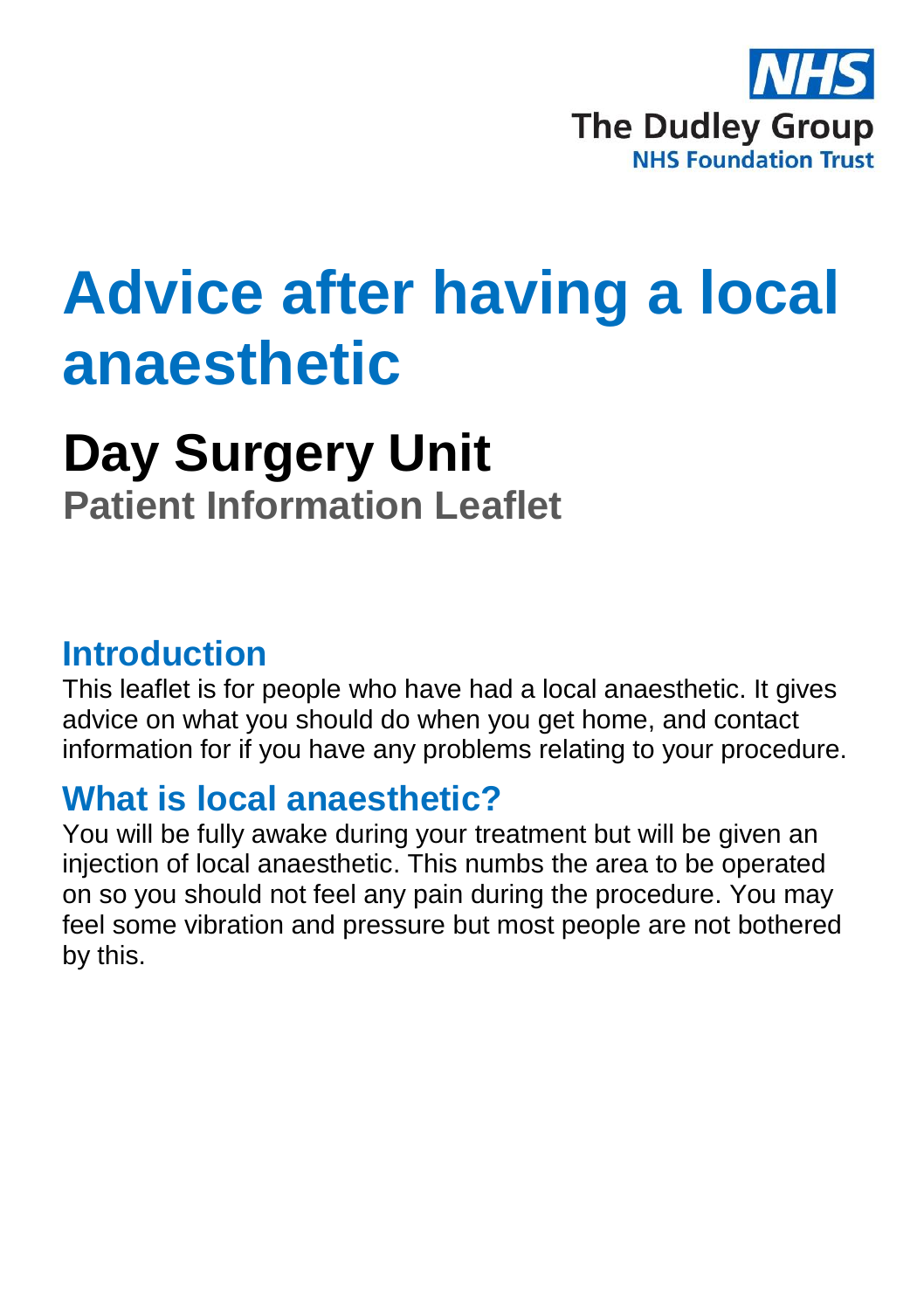## **What should I do when I get home?**

- The area will remain numb from the local anaesthetic for about two to three hours. When it wears off, you can take a painkiller such as paracetamol (always read the label; do not exceed the recommended dose).
- You may have a small dressing over the wound which you should keep clean.
- We will give you any specific instructions about your wound before you leave hospital.
- It is common for there to be a small amount of blood oozing from the wound in the first 24 hours after surgery. If you are concerned, apply gentle pressure over the dressing for 10 minutes to stop any bleeding.

If after 10 minutes you are still concerned, please contact us on one of the helpline numbers on the next page.

 You may have bruising, redness and swelling around the wound. This should go away within a few days.

#### **Follow up care**

We may give you an appointment for removal of stitches if you have any, or for the results of any tests you have had. If this is not required, we may ask you to visit your GP to check your wound.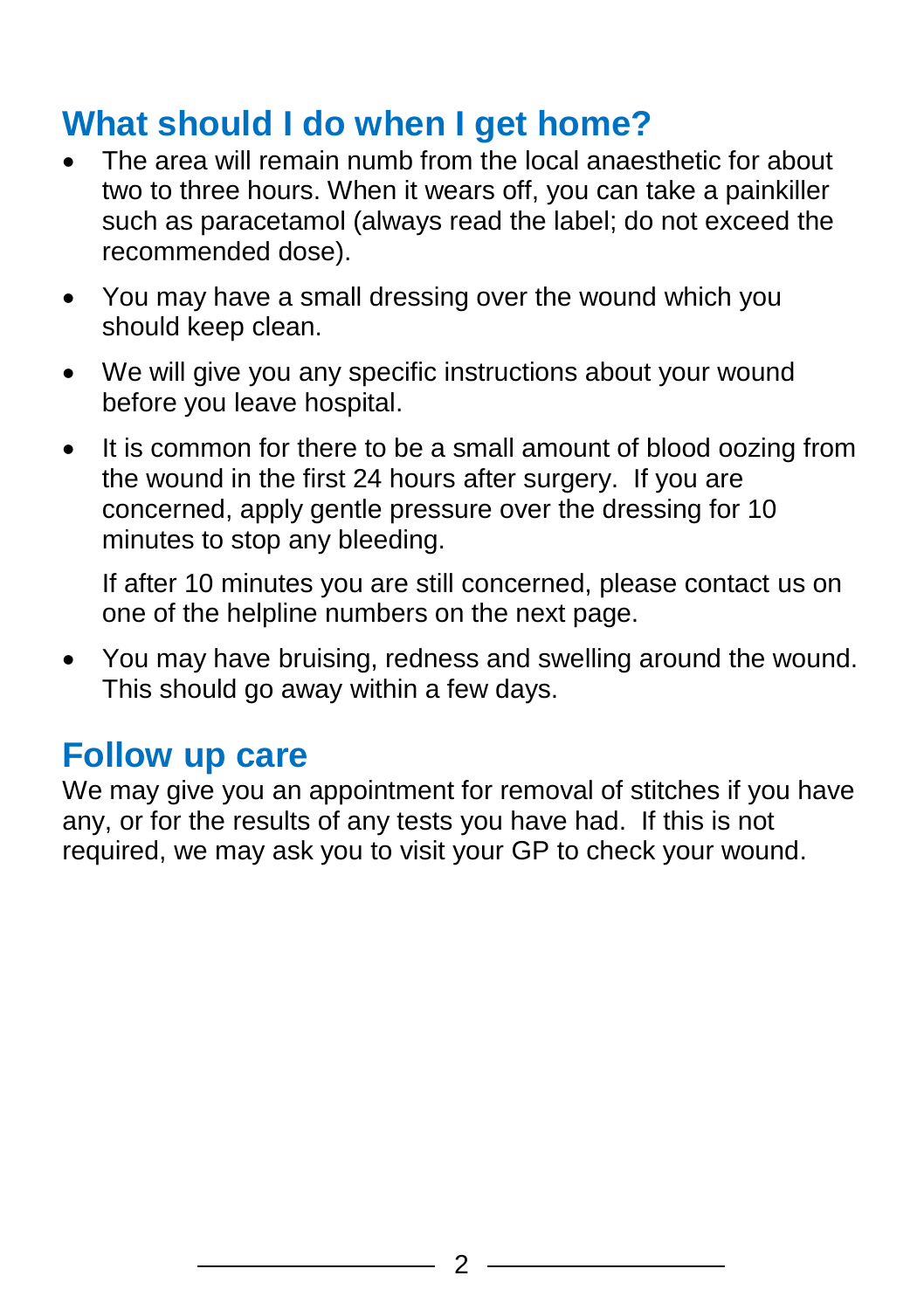## **Helpline numbers**

If you have any queries, or you are at all worried after your operation or treatment, please contact us on the numbers below:

#### **Russells Hall Hospital Day Surgery Unit** on

01384 456111 ext. 1886 (7.30am to 8pm, Monday to Friday)

or

#### **Pre-operative Assessment Unit** on

01384 456111 ext. 1849 (7am to 7.30pm, Monday to Friday)

**Out of these hours, urgent queries:** contact Surgical Assessment Unit on 01384 456111 ext. 3359.

Russells Hall Hospital switchboard number: 01384 456111

#### **This leaflet can be downloaded or printed from:**

http://dgft.nhs.uk/services-and-wards/general-surgery/

If you have any feedback on this patient information leaflet, please email dgft.patient.information@nhs.net